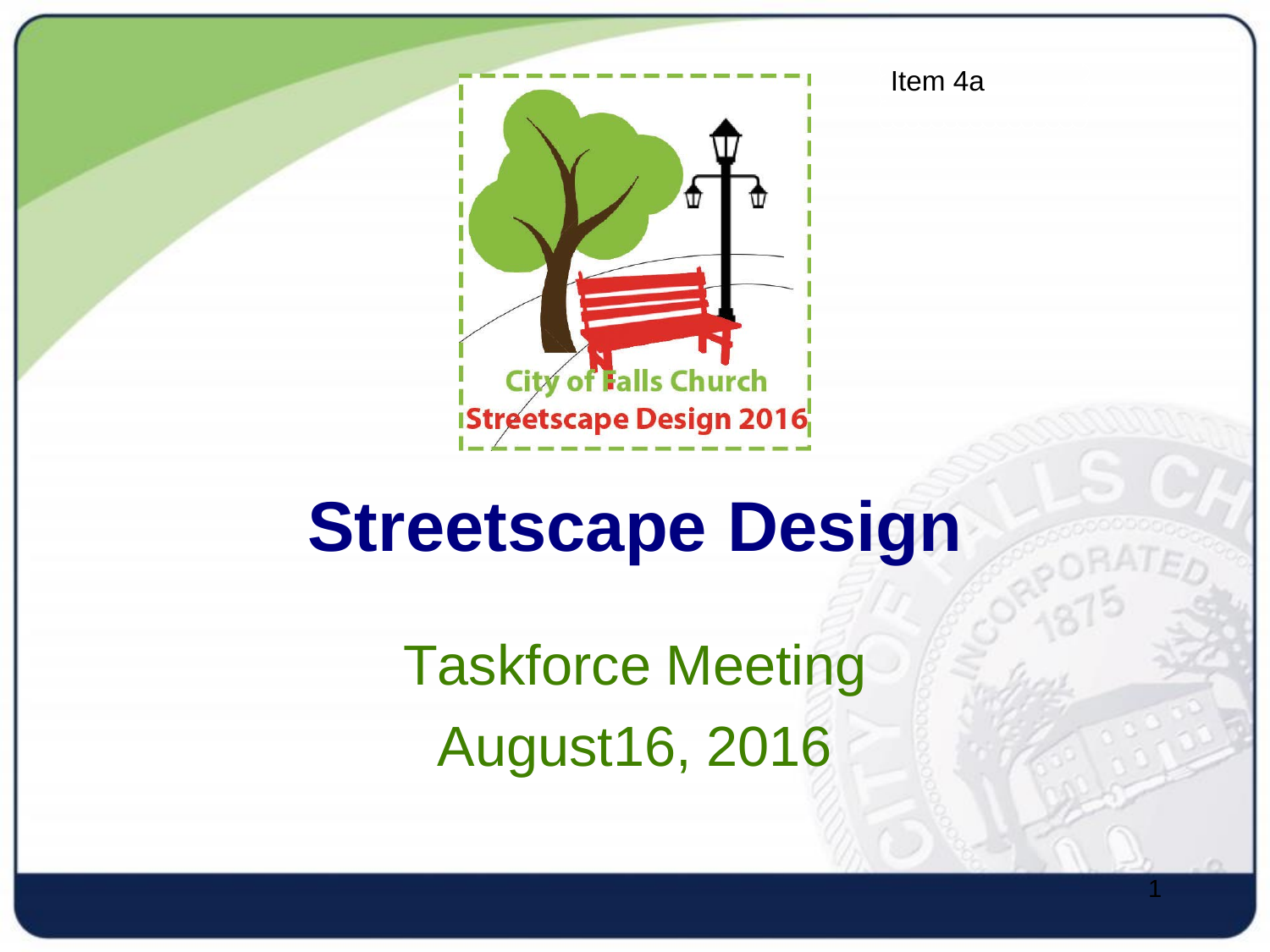### **Presentation Agenda**

- **Planning Process** *What are the steps?*
- **Inputs** *What are the building blocks?*
- **Staff Draft** *What needs more attention?*

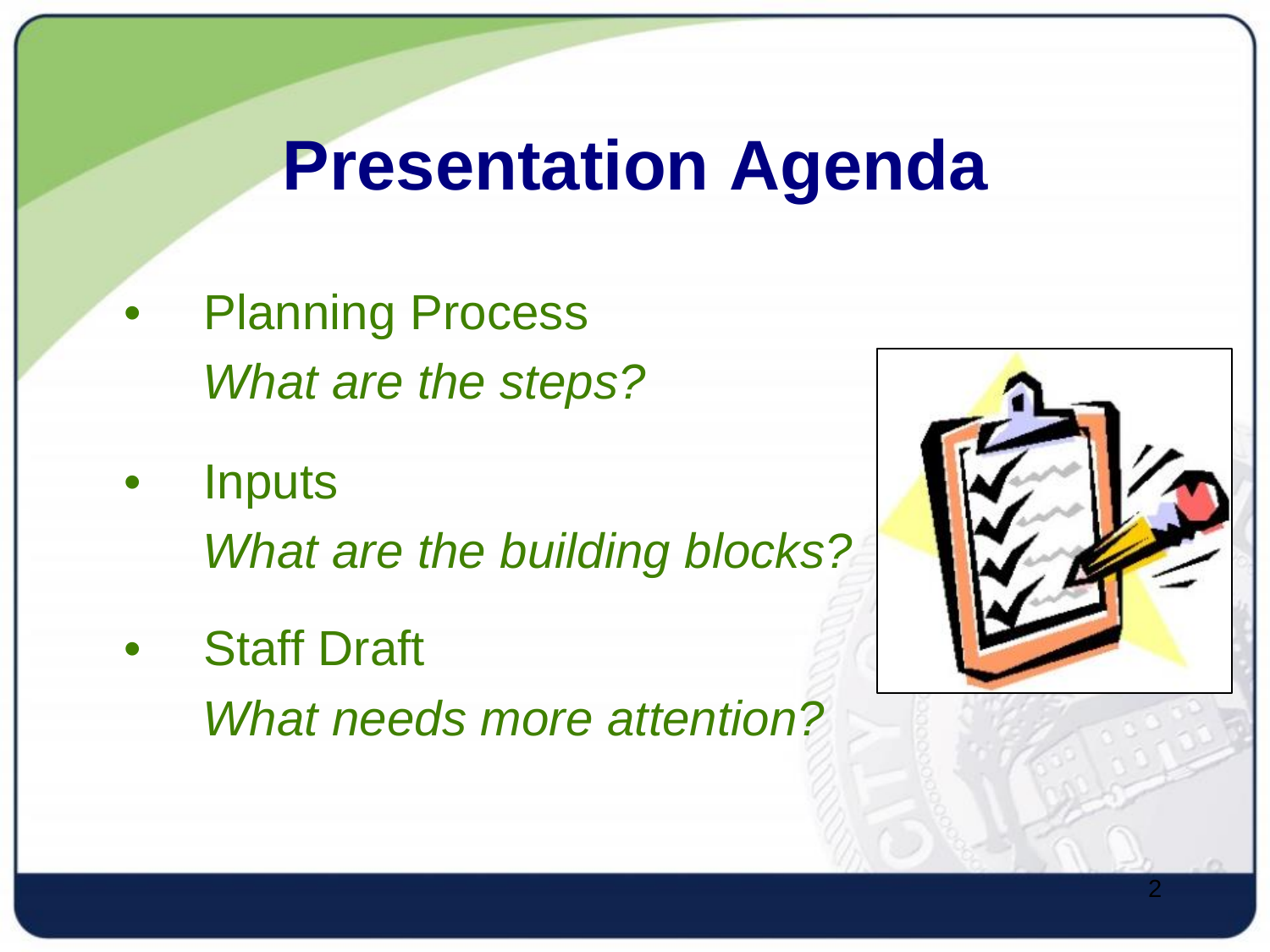# **Planning Process, Context**

|                                                                                                                                                                | <b>April</b> | <b>May</b> | <b>June</b> | <b>July</b> | <b>Aug</b> | Sept | Oct | <b>Nov</b> | Dec   | Jan  |
|----------------------------------------------------------------------------------------------------------------------------------------------------------------|--------------|------------|-------------|-------------|------------|------|-----|------------|-------|------|
| <b>Charter Group</b><br>Set scope<br>Set timeline                                                                                                              |              | 5/9        |             |             |            |      |     |            |       |      |
| <b>Joint Learning</b><br>What is Streetscape?<br>$\blacksquare$<br>What are other places<br>$\blacksquare$<br>doing?<br>What does City want?<br>$\blacksquare$ |              |            |             |             |            |      |     |            |       |      |
| <b>Develop Draft</b><br><b>Respond to Charter</b><br>$\qquad \qquad \blacksquare$<br>Incorporate Joint<br>$\blacksquare$<br>Learning info                      |              |            |             |             |            |      |     |            | 12/13 |      |
| <b>Council Action</b><br>Coordination with<br>Boards and<br>Commissions<br>Positive action from<br>$\blacksquare$<br>Council                                   |              |            |             |             |            | 9/13 |     |            |       | 1/23 |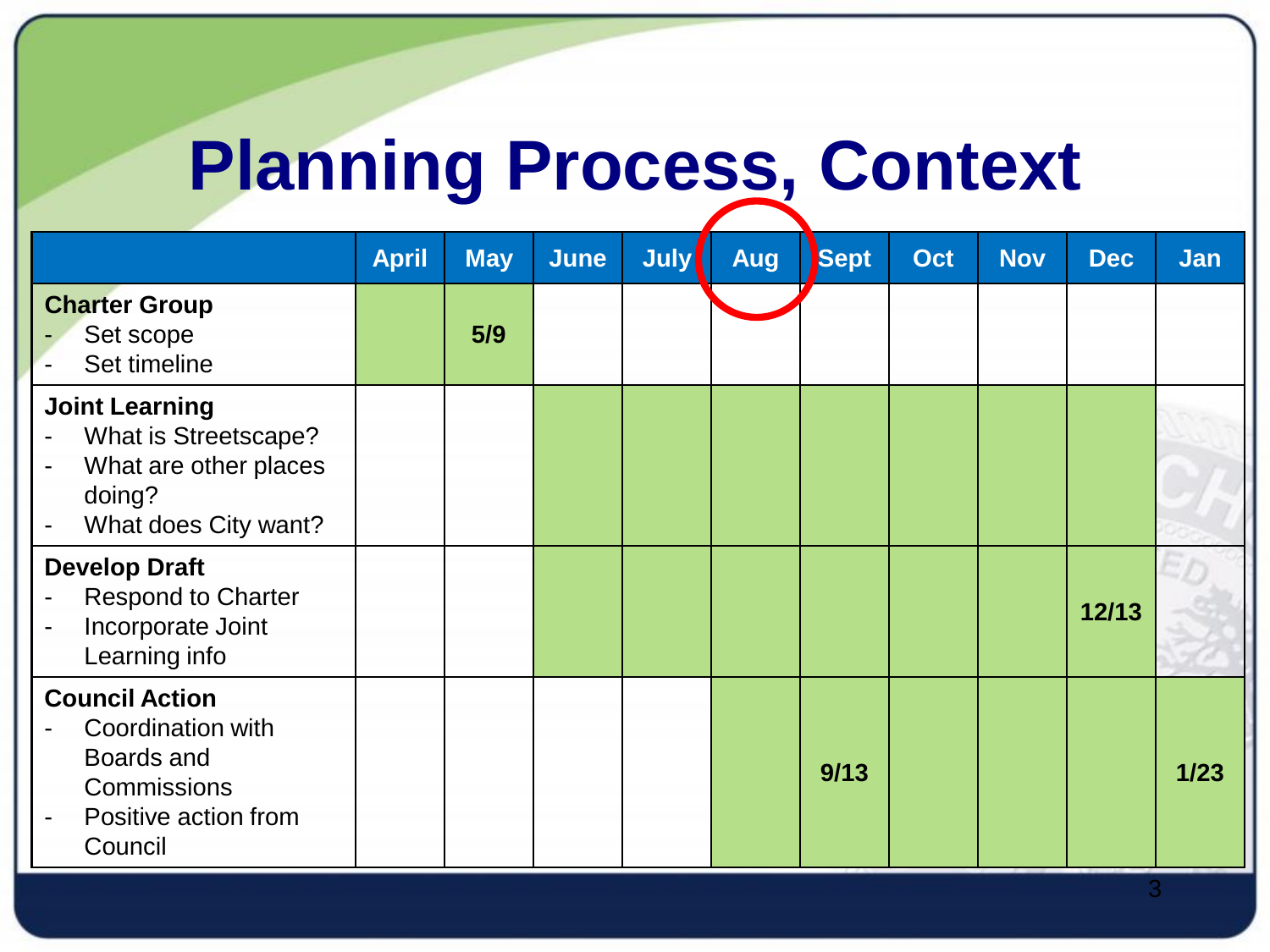### **Building from the Charter: Streetscape Goals**

- **Branding**: Use streetscape elements to brand the City;
- **Community Identity**: Create identity different from the rest of the region;
- **Economic Activity** : Promote economic activity in the City's commercial areas; and
- **Access and Safety**: Provide accessibility and safety for street users

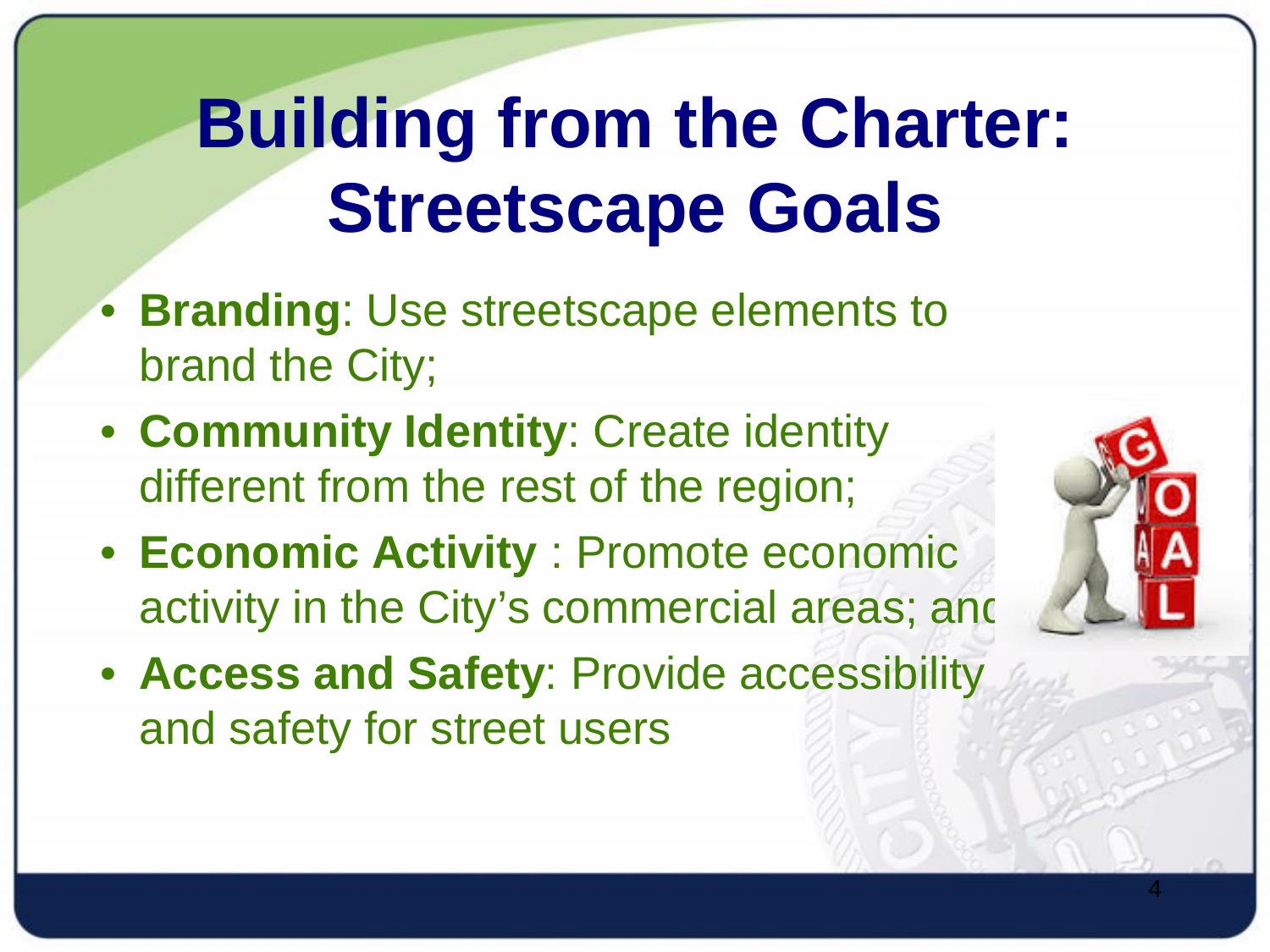## **Taskforce Input Mind Map – June 14**

#### **What do we want the street to be? Branding Geography**

- **History**
- **Progressive**
- **Green**

#### **Vibrant**

- Gathering spaces
- **Events**

#### **Economic Activity**

- Functional Spaces
- Multiple Elements

- Broad vs Washington
- **Main Streets vs Side Streets**

### **Flexibility**

- **Guidance**
- Priorities

#### **Safety**

Mutli-modal

#### **Elements**

• Sidewalks, furniture, public art, café spaces, bike racks, bus shelter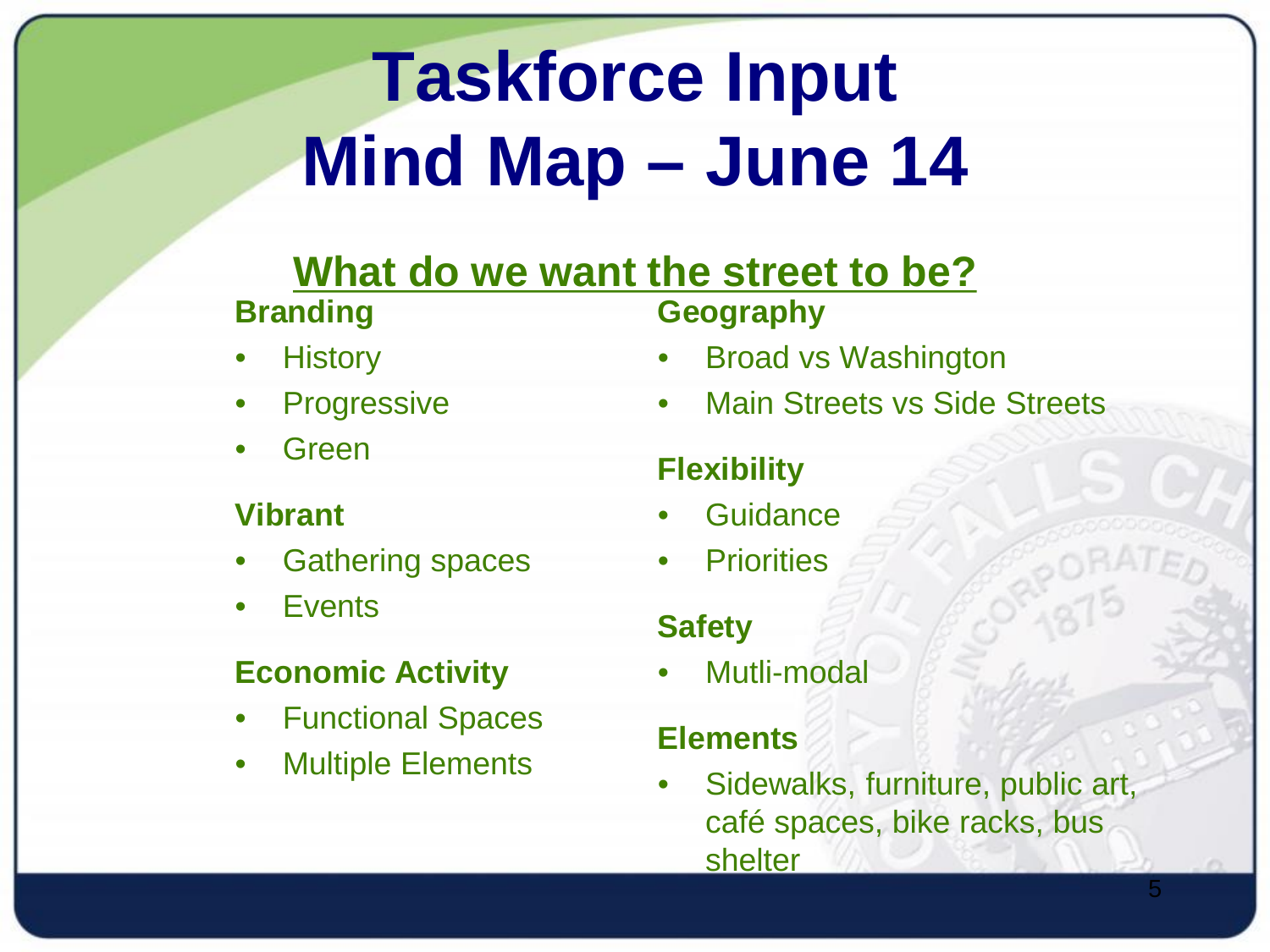# **Taskforce Input What works, What doesn't – July 12**

### **How are things working (or not) along W Broad Street?**

### **Cross Sections**

- Promote walkability
- Increase pedestrian space

### **Tree Plantings**

- Maintain a green look
- Add plantings along buildings
- Using edging to protect trees
- Remove planter edging

### **Street Furniture**

- Add more furniture
- Don't need furniture everywhere **Materials**
- Keep traditional brick look
- Use patterns/colors to denote changing areas

### **Flexibility and Maintenance**

- Allow business to maintain streetscape
- Need for maintenance funding
- Allow for diversity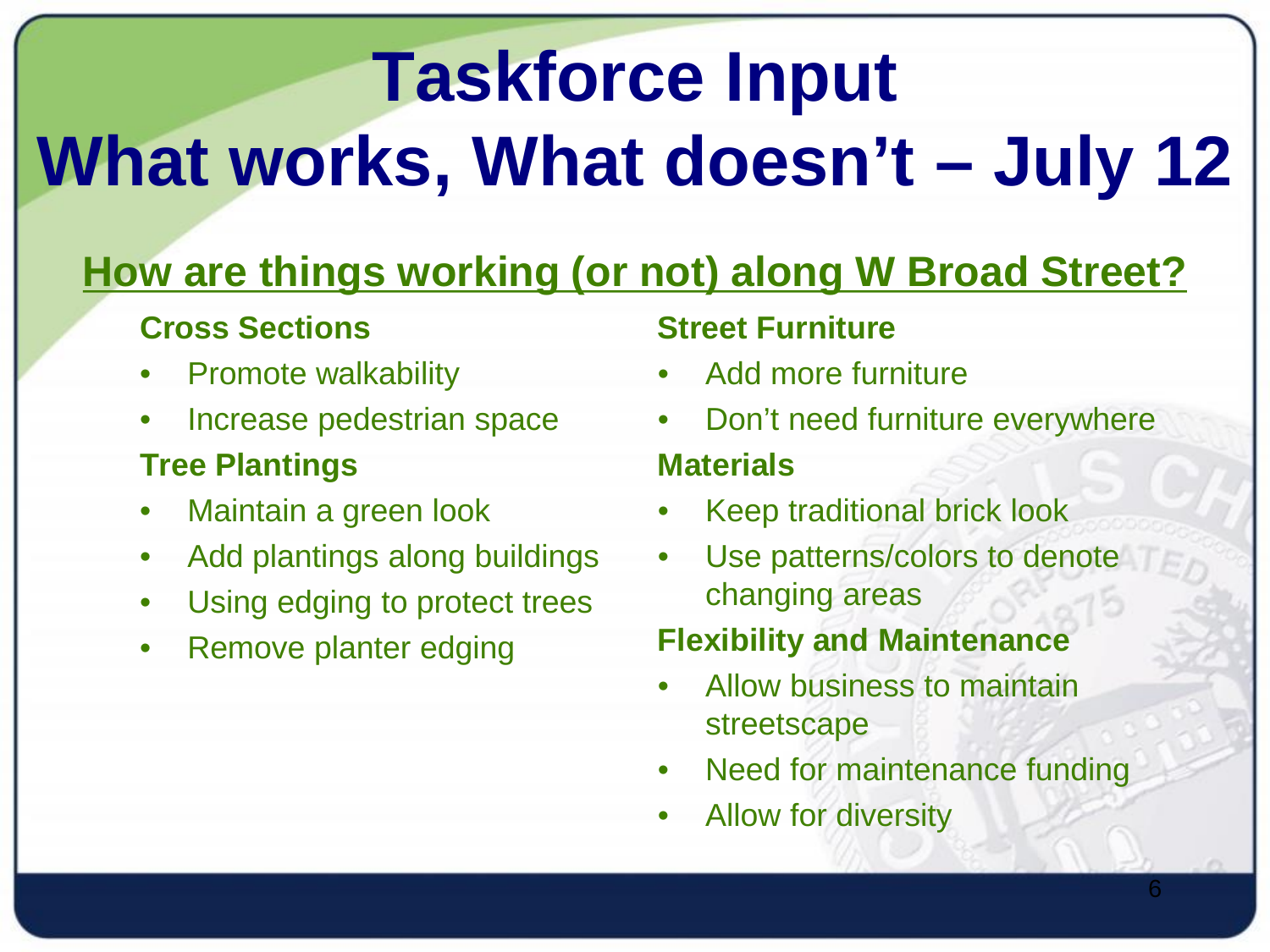### **Learning From Other Places**



Old Town, Alexandria

> Shirlington, Arlington

> > Mosaic, Fairfax County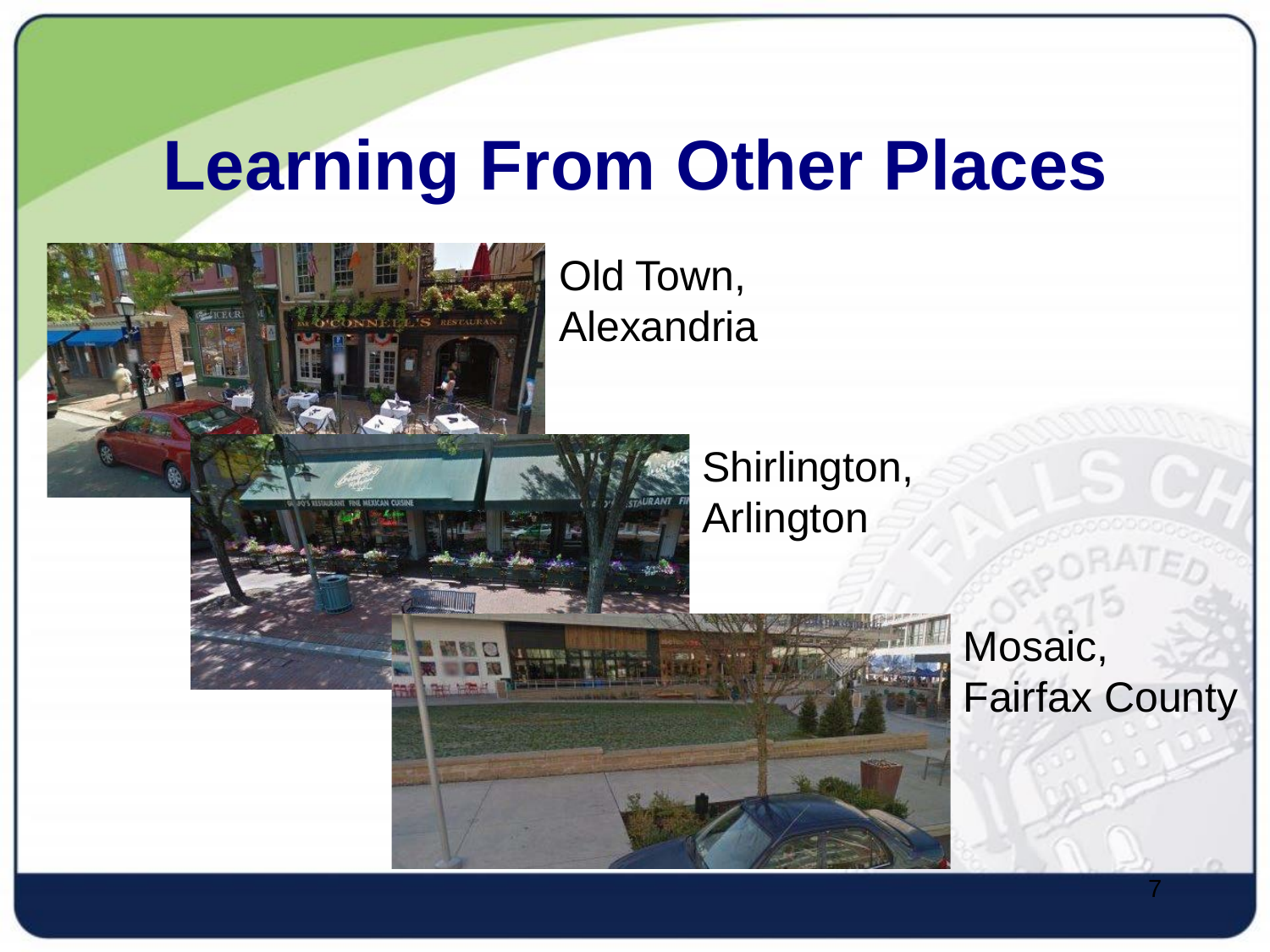### **Best Practices**

What makes a vibrant space?

- Imageability
- Enclosure
- Human Scale
- Transparency
- Complexity



### Isolation vs Connectivity

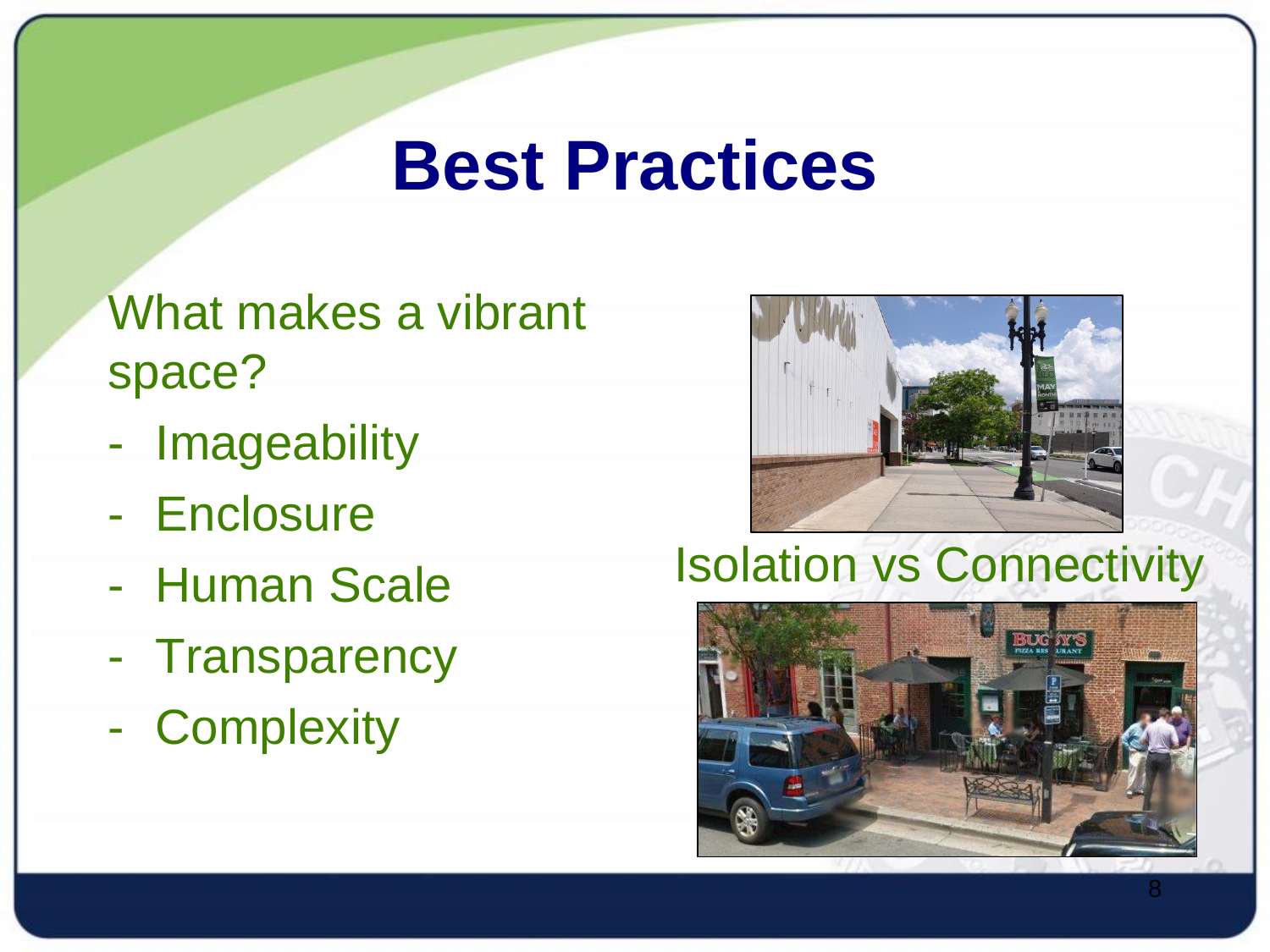### **Building From We Have**

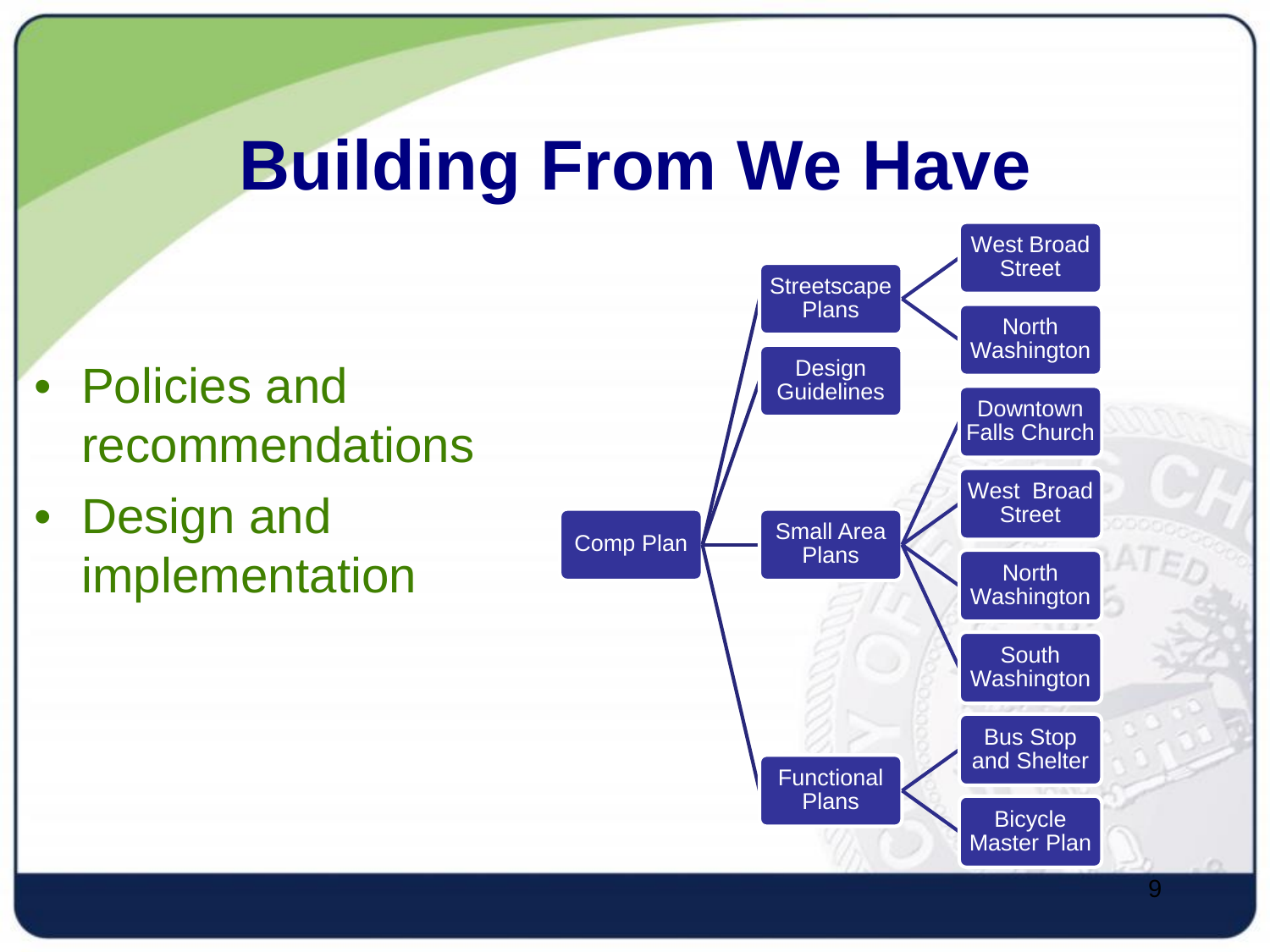

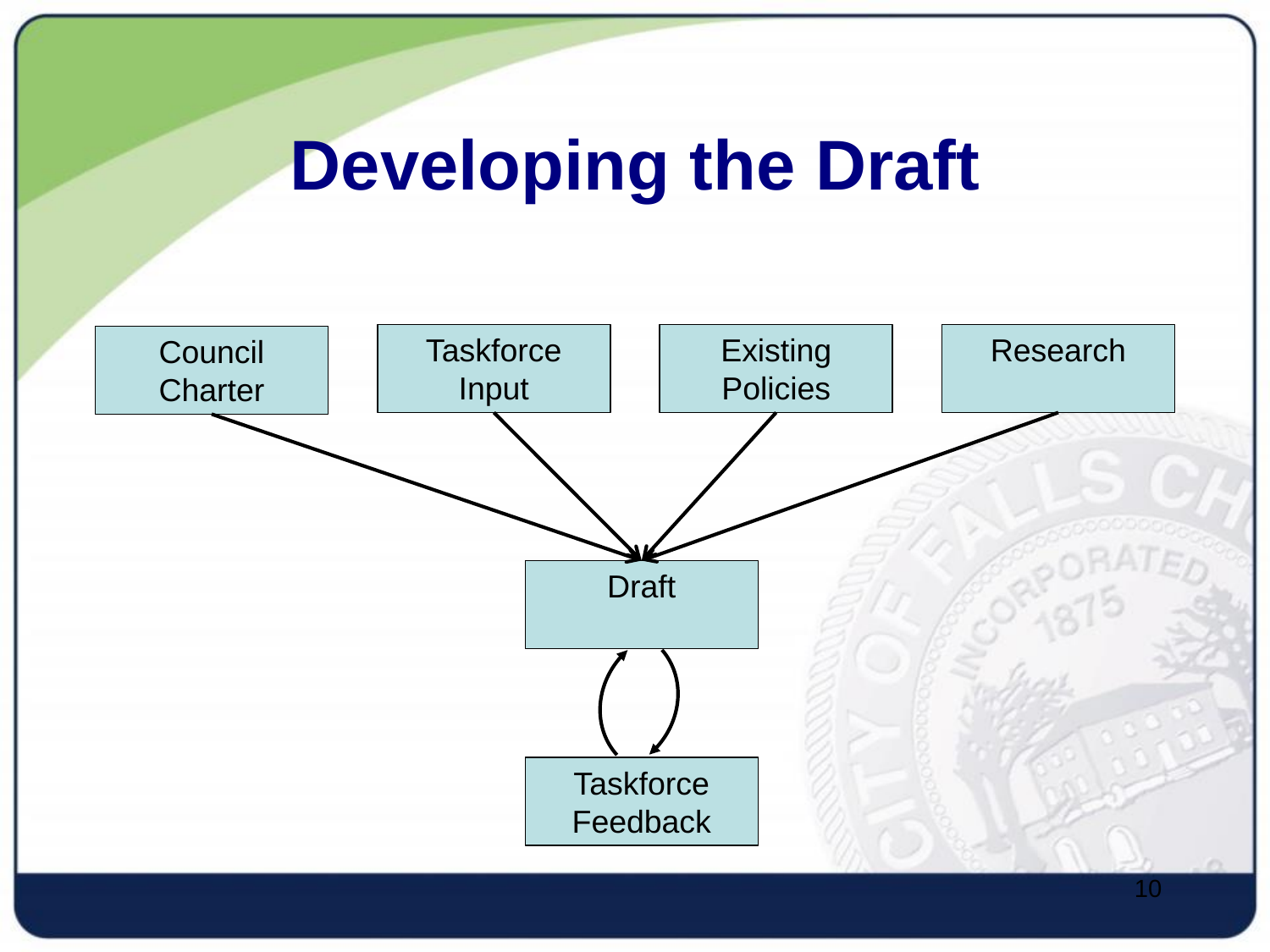### **Crosswalk, from input to draft Council Charter**

11

#### **Council Charter**

#### **Streetscape Goals**

The City's streetscape is part of the public realm and serves many purposes. In particular, the design and implementation of the City's streetscape should accomplish the following goals:

- 1. Use streetscape elements to **brand the City**;
- 2. **Create an identity** that is different from the rest of the region;
- 3. **Promote economic activity** in the City's commercial areas;
- 4. Provide **accessibility and safety** for street users.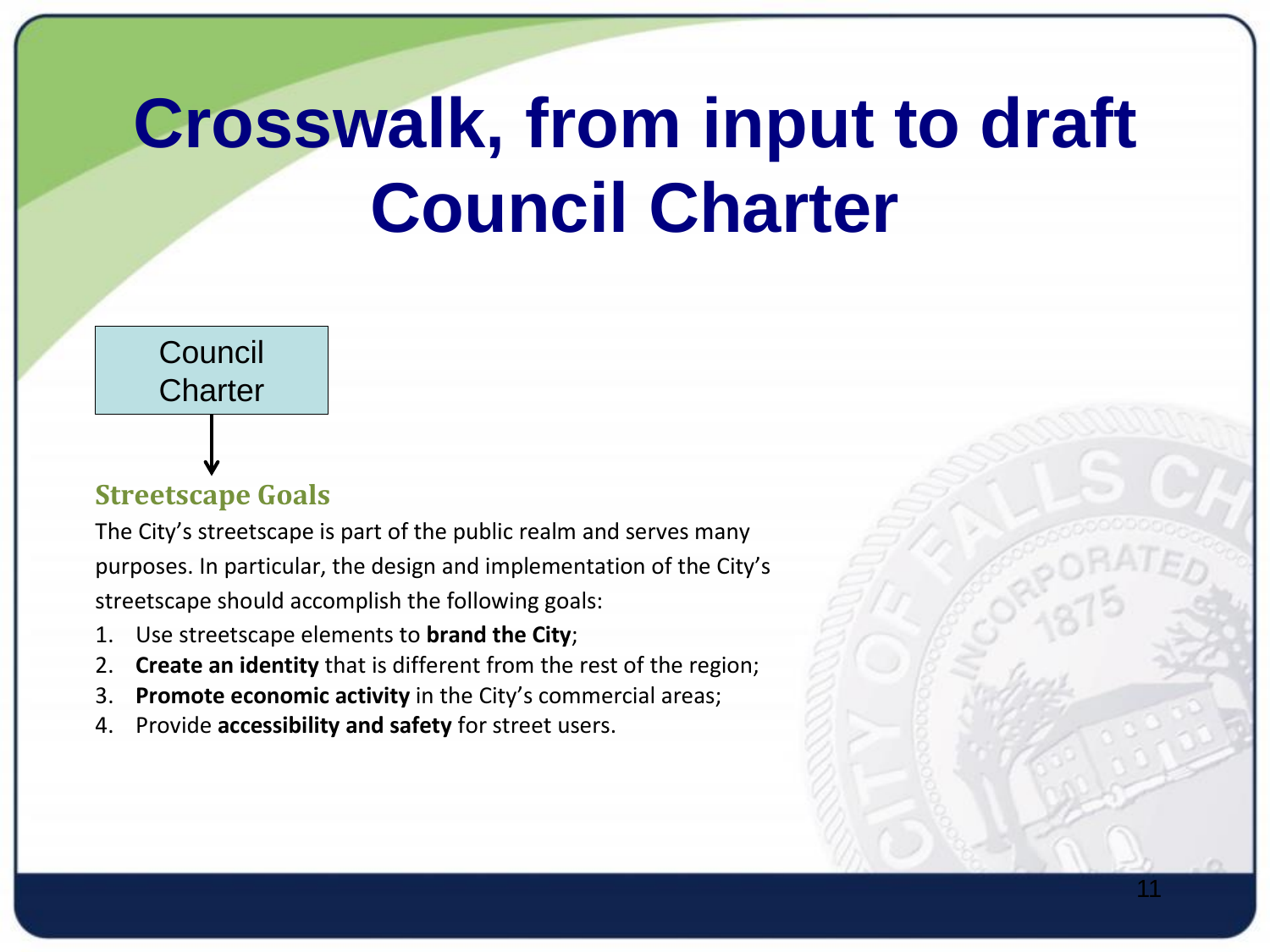### **Crosswalk, from input to draft Taskforce Input**

**Taskforce** 

Input

#### **Building the City's Brand**

The City of Falls Church is a unique and special place. These streetscape guidelines serve to highlight and build upon the  $\mathbf{C}\mathbf{V}'$ 's special characteristics. The City's streetscape is part of the City's brand. Streetscape advertises the City's to visitors and serves as a point of pride for residents.

Things that make the City special include the following:

- The City's unique **history**
- High use of street **trees** and other **greenery**
- **Progressive transportation**, including alternatives to automobile transportation
- A **family friendly** place

#### **Brick Pavers**

 $\widetilde{29}$ ଇ

Brick pavers are an attractive, durable material. They have been the traditional material of choice for commercial sidewalks in the City. Brick and concrete banding patterns can be used on side streets to transition to residential areas, where concrete is the typical sidewalk material.

**Area** 

**Abehington Street/Tinner Hill Dictrict** 

 $\sqrt{29}$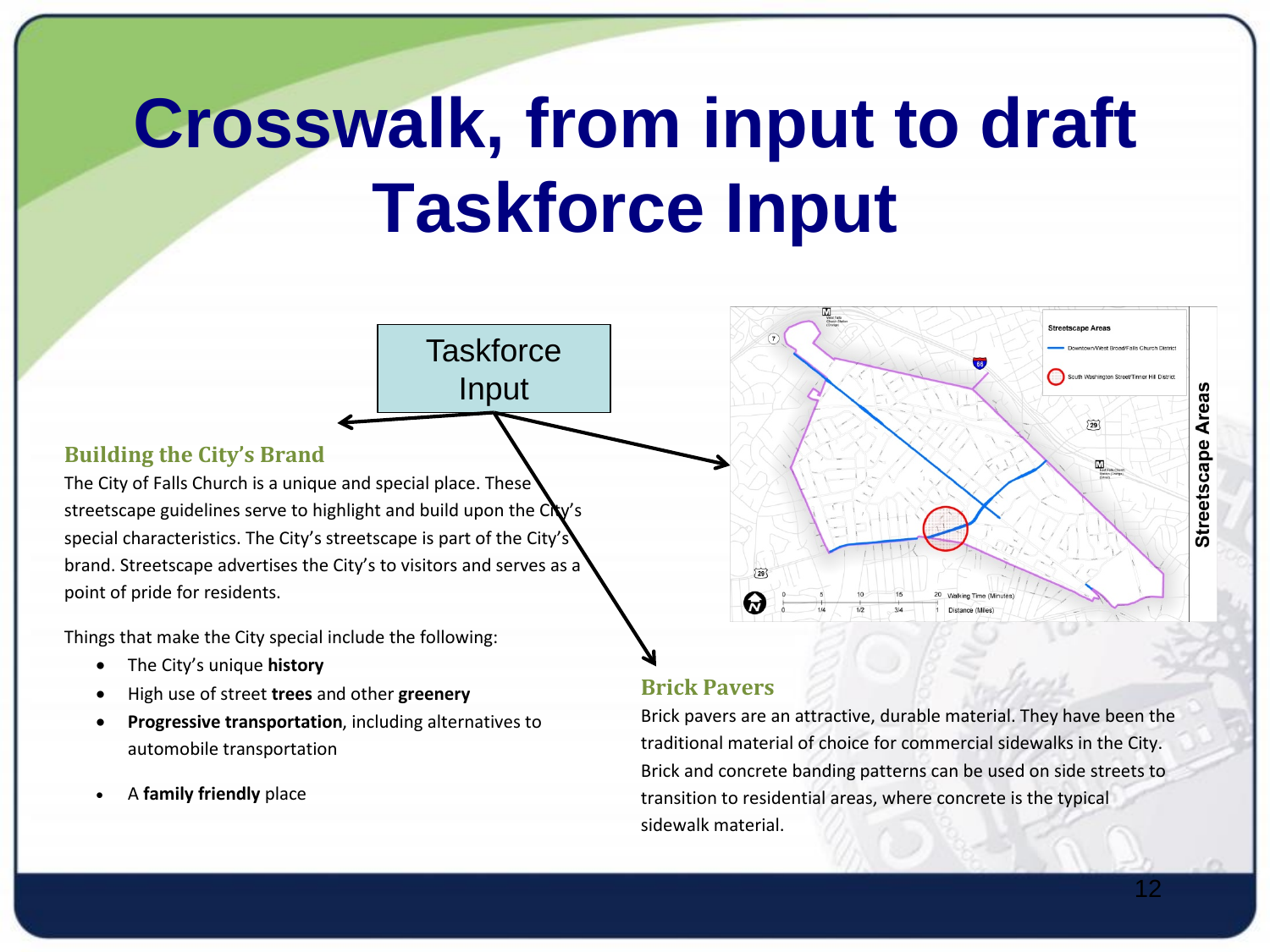### **Crosswalk, from input to draft Existing Policies**

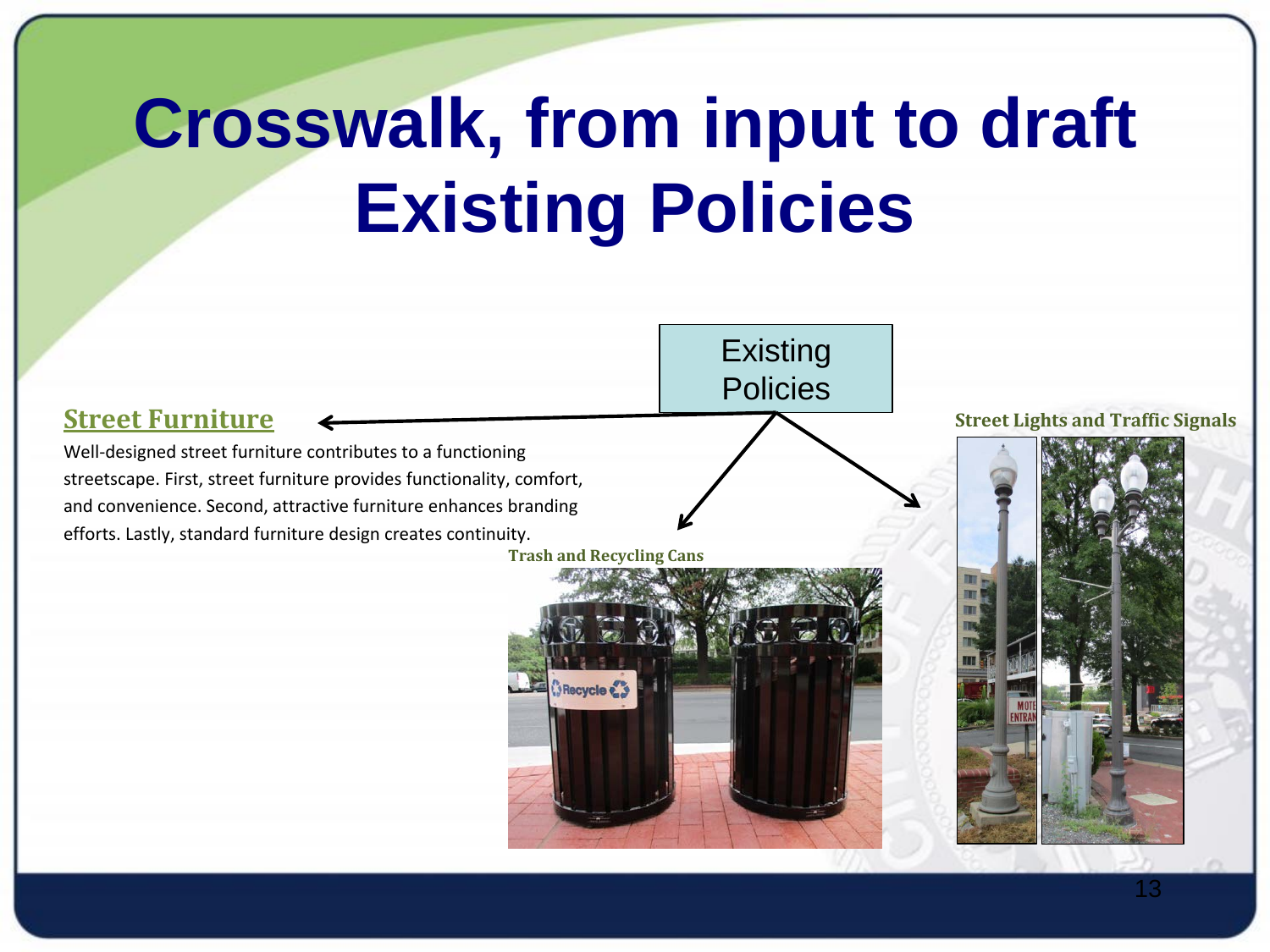### **Crosswalk, from input to draft Research**

#### **Spacing**

Research into streetscape design shows good streetscapes blend functionality and vibrancy. This means providing spaces to walk as well as spaces for activity and amenities.

#### **Tree Health and Planter Dimensions**

To survive and thrive, trees require access to non-compacted soil and adequate amounts of water. These needs can be quantified by soil volume and open surface area. In order to accommodate canopy tree, planters should provide a minimum soil volume of 1,000 ft<sup>3</sup> feet per tree, a minimum open surface area of 60 ft<sup>2</sup> per tree, and have a minimum width of 6 feet.

#### **Passable and Impassable Spaces**

Streetscape elements can be passable, like the pedestrian zone and areas between amenities. Or they can be impassable, like tree planters, dining areas, and bus shelters. When the pedestrian space is relatively narrow, then the other areas of the street must be more passable to allow for easier passage. When the pedestrian space is relatively wide, then the other areas of the street can be less passable. Examples from other places suggest the following guides.

Research